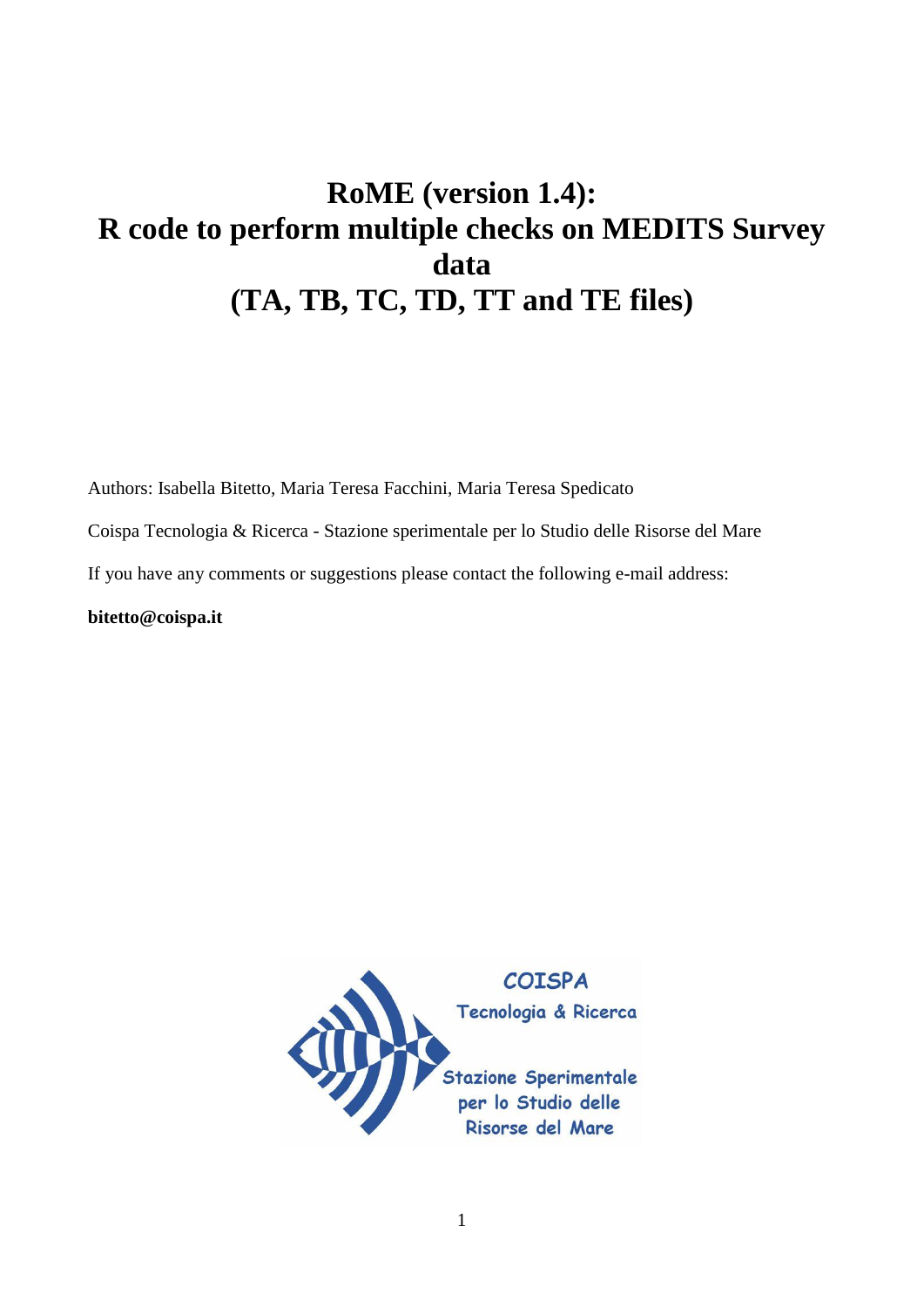# **Index**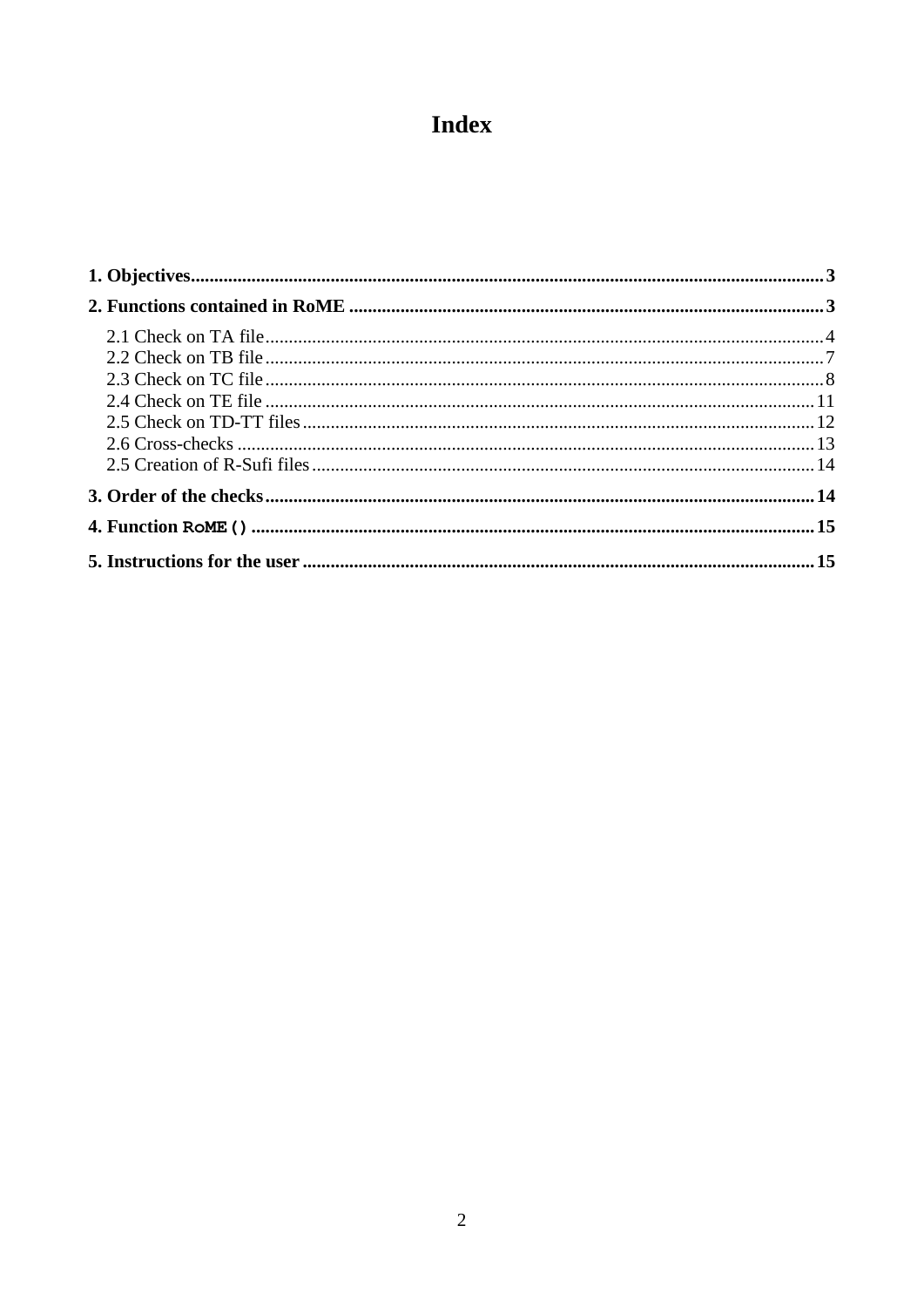## <span id="page-2-0"></span>**1. Objectives**

In order to unify the checks that are made independently over the MEDITS data by the 18 GSAs (Geographical Sub-Area) participating to MEDITS Survey, an R code performing all the main checks on exchange MEDITS data tables was developed.

The first version of RoME has been presented for the first time in the MEDITS Coordination meeting held in Nantes (March 2011). The use of RoME by experts belonging to different GSAs participating to MEDITS Programme brought to the implementation of several adjustments of the R code.

In the version 1.3, RoME has been transformed in a package structured in 55 different functions: the run is performed by means of the function RoME(). Each function is related to a specific check and is recalled in a specific order to avoid cascade errors. This is also mantaned in RoME 1.4.

The software does not correct the data, but it detects the errors, warning the user that there is the possibility of one or more errors, specifying the type of the error and easing the data correction.

In this version the user can check files only in .csv format (separator ";").

The check is performed simultaneously on the files that can contain also data of more than one year. For this reason the files should be stored together in the same folder.

#### **RoME 1.4 works with R versions >=2.15.2.**

## <span id="page-2-1"></span>**2. Functions contained in RoME**

In RoME package are contained the functions related to the single checks for a total number of 55 functions (+ 9 "facility functions") associated with a specific check in TA, TB, TC, TD, TT, TE and TL tables. All the checks have been designed according to INSTRUCTION MANUAL VERSION 5 MEDITS 2007 specifications for the old MEDITS formats and according to INSTRUCTION MANUAL VERSION 9 MEDITS 2017 for the new MEDITS formats.

The list of the functions is reported below:

```
1. check identical records
```
- 2. check quasiidentical records
- 3. check\_consistencyTA\_duration
- 4. check consistencyTA distance
- 5. check\_hauls\_TATB
- 6. check\_hauls\_TBTA
- 7. check rubincode
- 8. check species TBTC
- 9. check haul species TCTB

```
10. check raising
```

```
11. check_length
```
- 12. check weight
- 13. check mat stages
- 14. check nbtotTB
- 15. check\_length\_class\_codeTC
- 16. check nb per sexTC
- 17. check distance
- 18. check position
- 19. check\_dictionary
- 20. check bridles length
- 21. graphs\_TA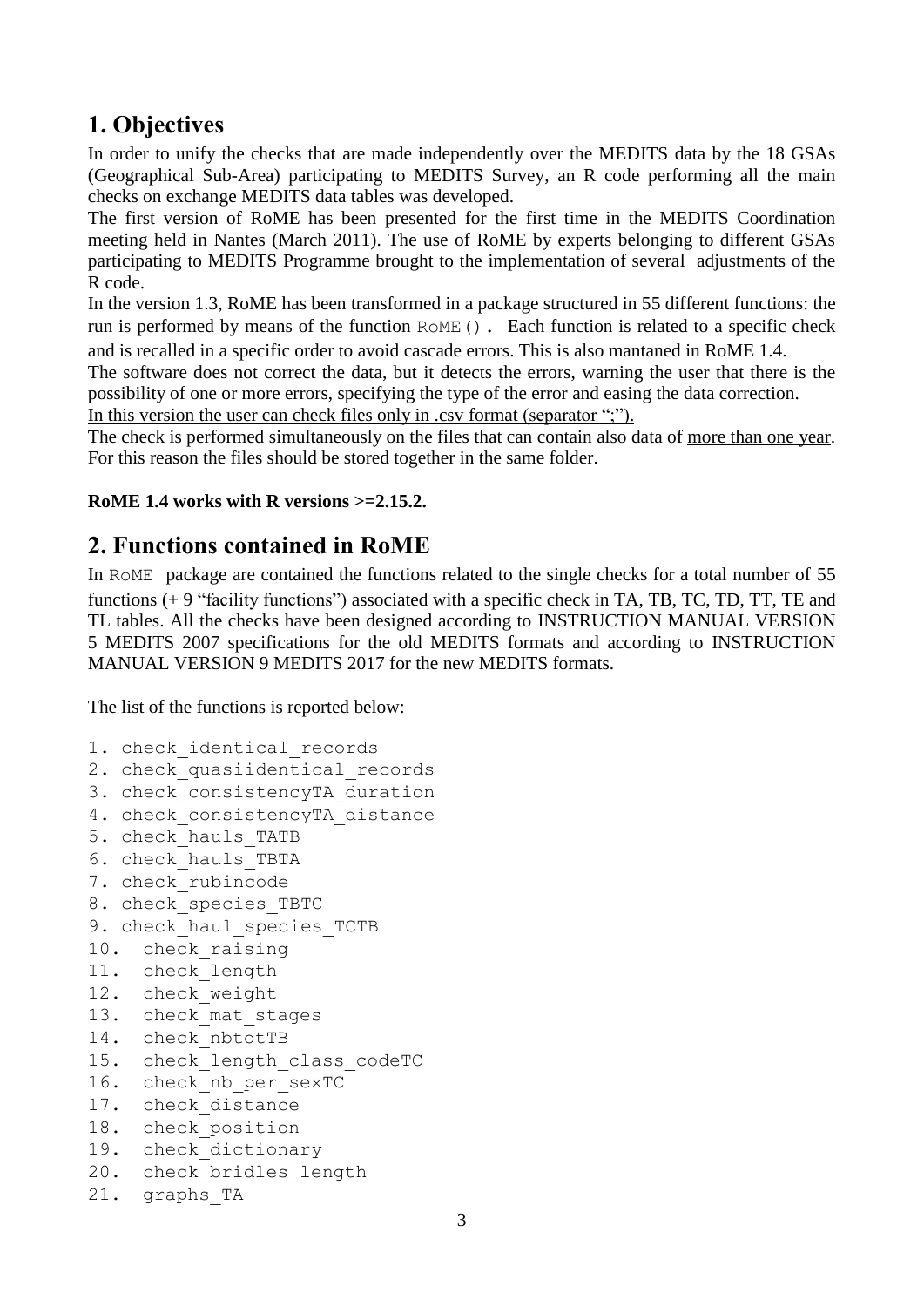```
22. check position in Med
23. check area year
24. check_depth
25. check stratum
26. check_quadrant
27. check step length distr
28. check unique valid haul
29. check weight tot nb
30. check spawning period
31. check sex inversion
32. check smallest mature
33. check no empty fields
34. check_dm
35. check_0_fieldsTA
36. check_temperature
37. check_stratum_code
38. check_date_haul
39. check_TE_TC
40. check individual weightTE
41. check individual weightTC
42. check_nm_TB
43. check_nb_TE
44. check_G1_G2
45. scheme individual data
46. check_subsampling
47. check hauls TATL
48. check hauls TLTA
49. check associations category TL
```

```
50. check_0_nbTL
```
#### *Functions for R-sufi file creation:*

51. create\_strata 52. create length 53. create haul 54. create catch 55. RSufi\_files

#### <span id="page-3-0"></span>**2.1 Check on TA file**

The checks specific for TA already present in RoME 1.2 are summarized in the table below:

| <b>CHECK</b>                 | <b>Function</b>  |
|------------------------------|------------------|
| The WING OPENING and         | check dm         |
| VERTICAL OPENING fields have |                  |
| to be expressed in dm        |                  |
| WING OPENING.                | check 0 fieldsTA |
| WARP DIAMETER and            |                  |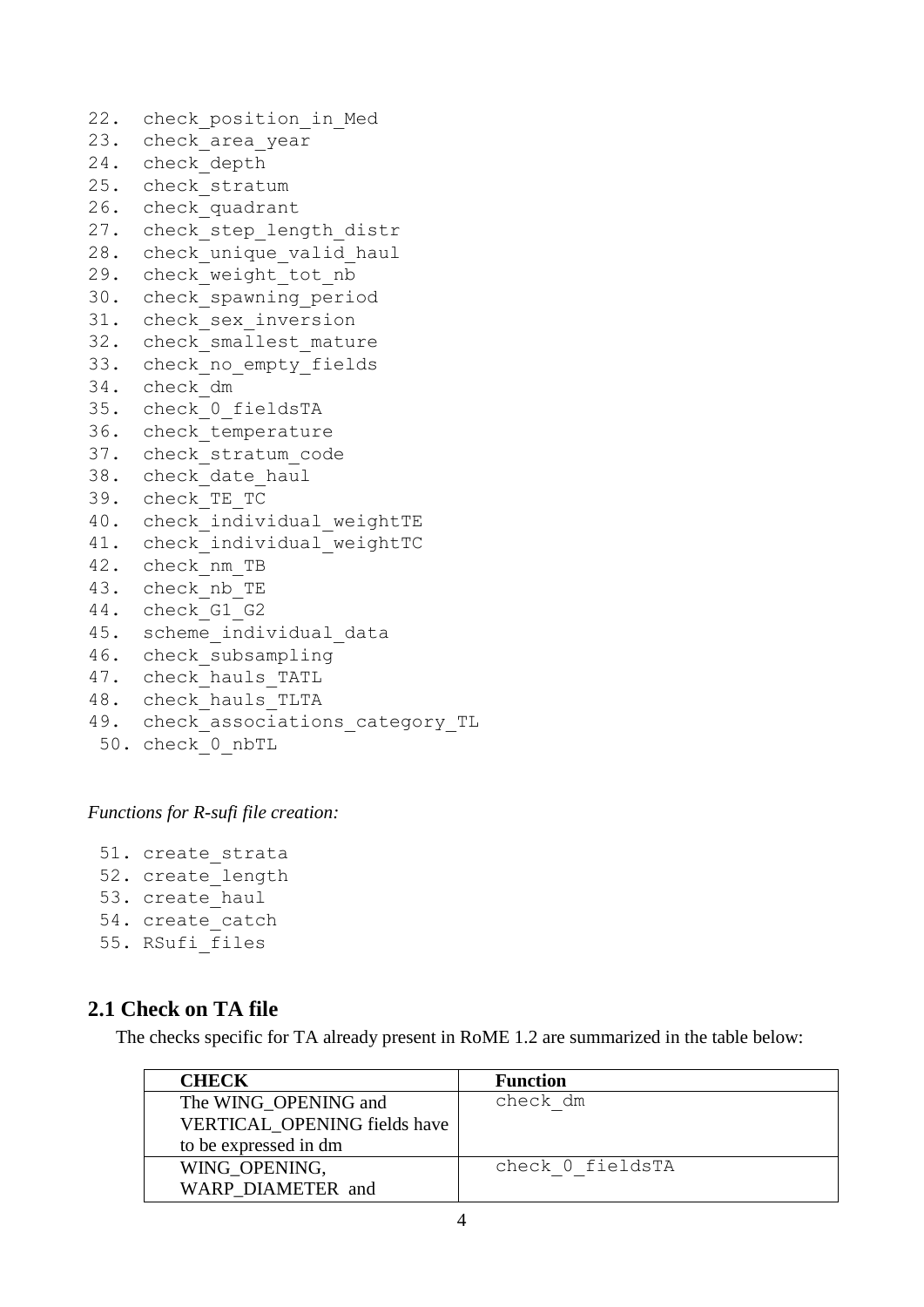| VERTICAL OPENING <sup>1</sup> fields<br>have to be not equal to 0<br>check consistencyTA duration<br>The DURATION, |  |
|--------------------------------------------------------------------------------------------------------------------|--|
|                                                                                                                    |  |
|                                                                                                                    |  |
|                                                                                                                    |  |
| SHOOTING_TIME and                                                                                                  |  |
| HAULING_TIME fields have to be                                                                                     |  |
| consistent                                                                                                         |  |
| check consistencyTA_distance <sup>*</sup><br>The DURATION and DISTANCE                                             |  |
| fields have to be consistent                                                                                       |  |
| check distance<br>The distance has to be consistent                                                                |  |
| with the coordinates at the start and                                                                              |  |
| at the end of the haul                                                                                             |  |
| check position<br>The hauls have to be on reasonable                                                               |  |
| positions                                                                                                          |  |
| check dictionary<br>Check of the dictionary of specific                                                            |  |
| fields (e.g. validity can be only V or                                                                             |  |
| $\Gamma$                                                                                                           |  |
| check no empty fields<br>All the fields, except to                                                                 |  |
| HYDROLOGICAL_STATION and                                                                                           |  |
| OBSERVATIONS, must be not                                                                                          |  |
| empty for valid hauls                                                                                              |  |
| check bridles length*<br>The field BRIDLES LENGTH can                                                              |  |
| assume value 100 between 10-200                                                                                    |  |
| m of depth or 150 between 200-800                                                                                  |  |
| m                                                                                                                  |  |
| check depth<br>The difference between start depth                                                                  |  |
| and end depth should be not greater                                                                                |  |
| than 20%<br>check stratum                                                                                          |  |
| Start depth and end depth of each<br>haul should be in the same stratum                                            |  |
| check position in Med<br>The start and end coordinates of                                                          |  |
| each haul must be in the                                                                                           |  |
| Mediterranean Sea                                                                                                  |  |
| check unique_valid_haul<br>Among hauls with the same code,                                                         |  |
| only one must be valid                                                                                             |  |
| check_quadrant'<br>The shooting quadrant and the                                                                   |  |
| hauling quadrant should be the                                                                                     |  |
| same                                                                                                               |  |
| graphs_TA <sup>*</sup><br>Check consistency between                                                                |  |
| shooting depth and warp opening                                                                                    |  |
| and between warp length and wing                                                                                   |  |
| opening                                                                                                            |  |
| check identical records<br>There must not be duplicated                                                            |  |

Intertively 1 a set opening and warp diameter fields equal 0, only a warning message is given, because these values are not 1 If vertical opening and warp diameter fields equal 0, only a warning message is given, because t necessary for the calculation of swept area.

<sup>\*\*</sup> This check gives a graphical output that has to be checked by the user. Graphs are automatically saved in *RoME/Graphs* directory.

<sup>\*</sup> This check gives only a warning message. The check procedure is not stopped.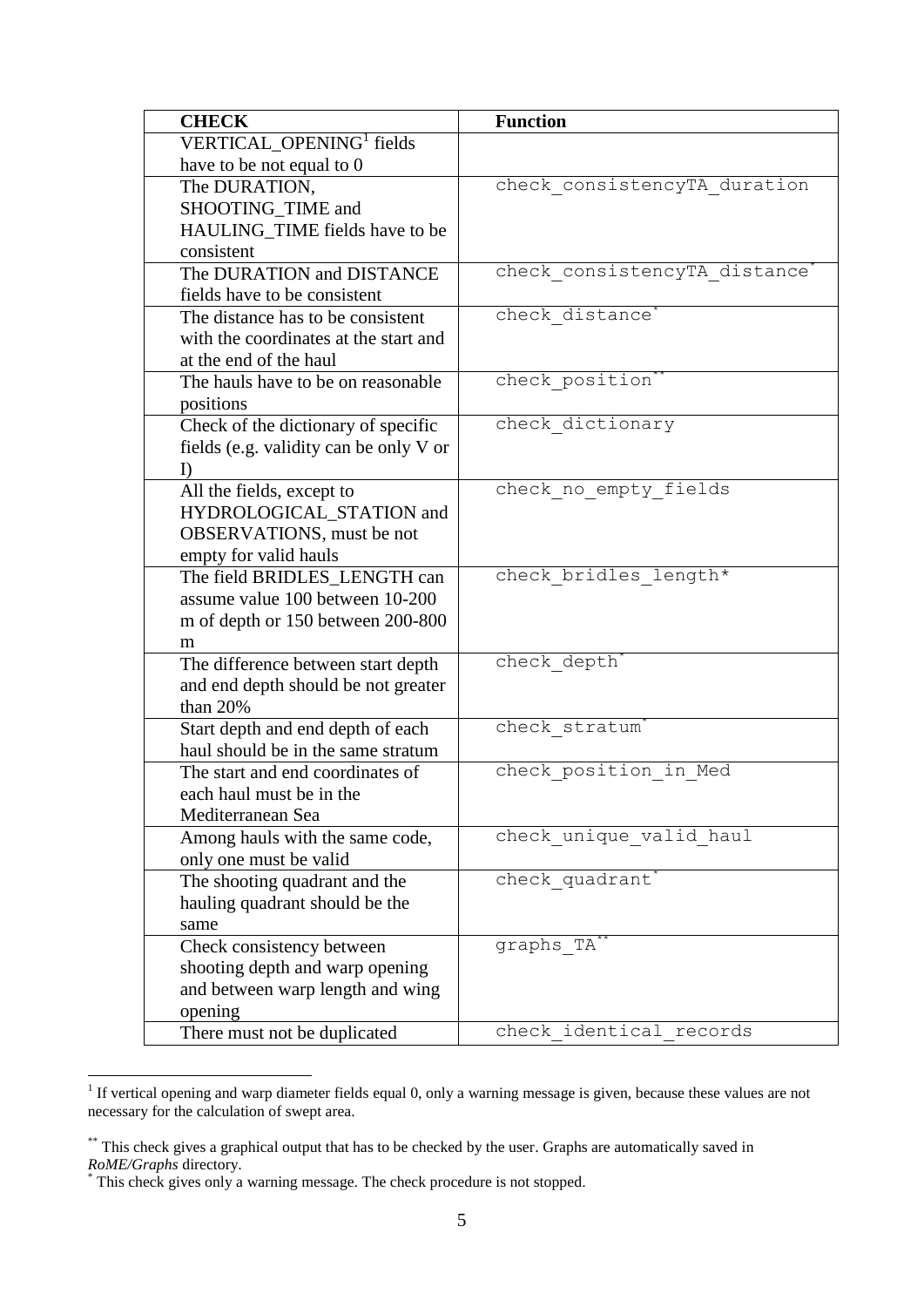| <b>CHECK</b>                                 | <b>Function</b>              |
|----------------------------------------------|------------------------------|
| records                                      |                              |
| There must not be quasi-identical<br>records | check quasiidentical records |

Some details about check functions are listed below:

- check dm : the interval used for wing and vertical opening expressed in dm are respectively (50, 250) and (10, 99);
- check\_consistencyTA\_distance : the consistency between distance and duration of the haul is evaluated considering the fact that in a 30 minutes haul the vessel covers a distance of about 1852 m×1.5 nm (nautical miles) and in a 60 minutes haul about 1852 m×3 nm; then, in general, a distance of 1852·m×haul duration/20 is covered; moreover, a tolerance of 15% is applied. A warning message instead of an error message is given in the checks involving a certain tolerance;
- check distance : the comparison between distance in TA and computed distance is performed with a tolerance of 30%. The formula used to compute the distance from the start and end coordinates is:

$$
d = \left| 60 \cdot \frac{lat_{end} - lat_{start}}{\cos(N_3)} \right| \cdot 1852
$$

where:

$$
N_3 = \arctan\left(\frac{\pi \cdot (long_{\text{end}} - long_{\text{start}})}{180 \cdot (\ln(\tan(N_2)) - \ln(\tan(N_1))}\right)
$$

and:

$$
N_1 = \frac{\left(\frac{lat_{start}}{2} + 45\right) \cdot \pi}{180}
$$

$$
N_2 = \frac{\left(\frac{lat_{end}}{2} + 45\right) \cdot \pi}{180}
$$

All the coordinates involved in the formulas above are in decimal degrees; the routine converts automatically the coordinates listed in TA. For the hauls with a computed distance quite different from the distance recorded in TA a plot is produced and stored in Graphs directory to allow an easier correction.

- check position: the check on the correctness of hauls position is a qualitative check, made by means of 3 graphs: the first one contains the start and end position of the hauls, the second plot contains only the start points with the hauls code labels and the third one, in a similar way, the end points with the respective labels;
- check\_quasiidentical\_records: two or more "quasi-identical records" occurred when all the fields are respectively equal, except:
	- TYPE\_OF\_FILE, AREA, GEAR, VESSEL, YEAR, RIGGING, DOORS for TA table;
	- **TYPE\_OF\_FILE, AREA, VESSEL, YEAR for TB and TC tables.**
- graphs\_TA: the consistency between shooting depth and warp length and between warp length and wing opening is a qualitative control (scatter plots stored automatically in Graphs directory) allowing to detect the occurrence of outliers;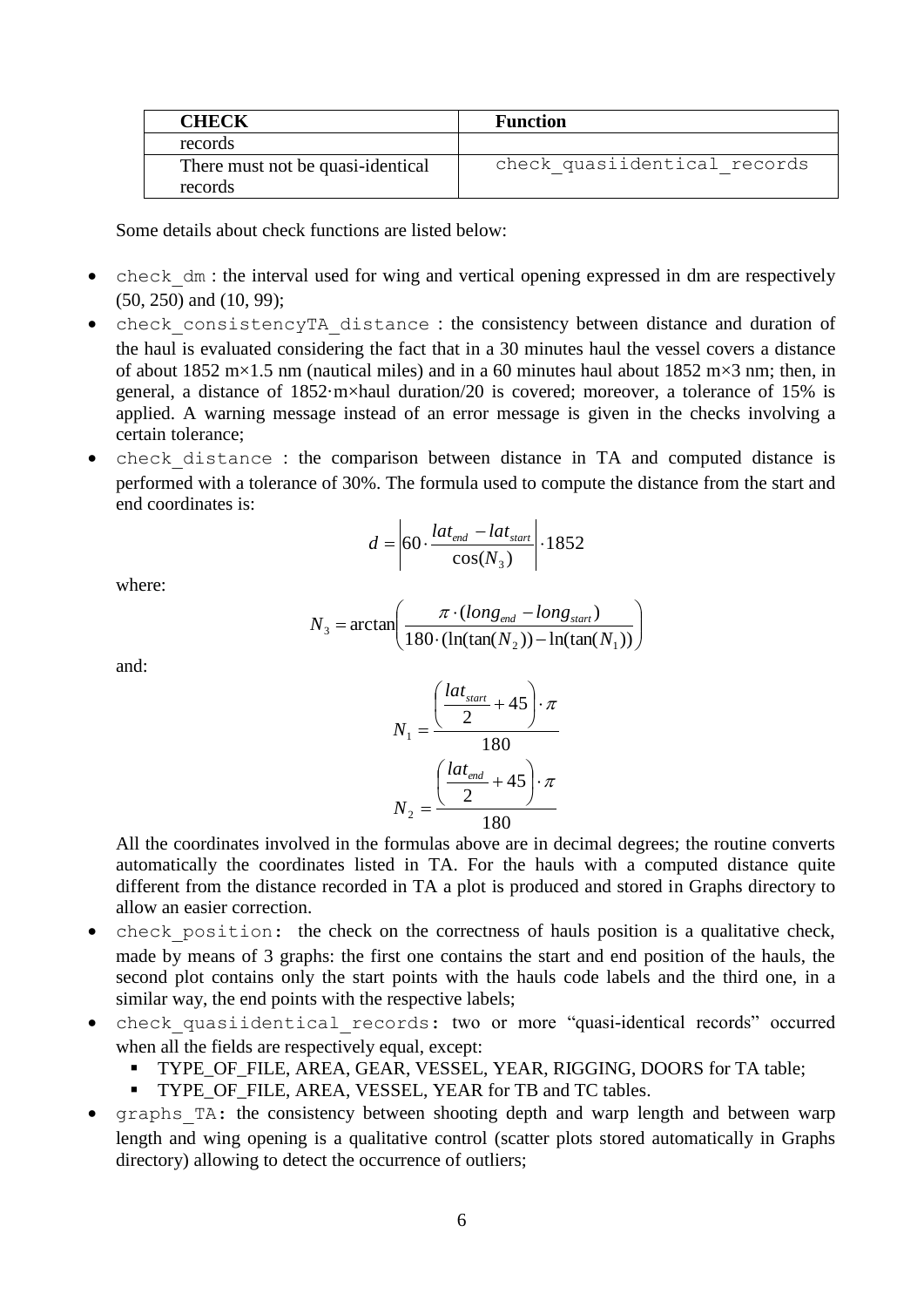- check bridles length: if bridles length equals 150 m for hauls with mean depth >500m RoME gives only a warning message and does not stop, according to instruction in the MEDITS manual.
- check stratum: the function gives also a warning message, because sometimes it could be possible that a haul starts in a stratum but ends in another;
- check quadrant: the function gives a warning.

In RoME >=1.3 two additional checks on TA table (new format, see INSTRUCTION MANUAL VERSION 7 MEDITS 2013) have been implemented, in order to perform a control also on temperature and stratum code:

| CHECK                                | <b>Function</b>      |
|--------------------------------------|----------------------|
| Correctness of stratum code          | check stratum code.r |
| Consistency depth versus temperature | check temperature.r' |

- check stratum code.r: this function checks if the stratum code associated to each haul is consistent with the code reported in MEDITS manual and in the table Stratification scheme. ATTENTION: **this check is applied to TA if the format "***after\_2012"* **is selected, while is applied to TT (if this file is provided and stored in RoME working directory) if the format "***before 2012"* **is selected**.
- check temperature.r: this function checks if the temperature by haul is in the range ]10,30[ °C; moreover, a plot depth versus temperature is produced and stored in the Graph folder.

ATTENTION: **this check is applied to TA if the format "***after\_2012"* **is selected, while is applied to TD if the format "***before 2012"* **is selected**.

In RoME 1.4 the format of TA table was updated, including also information of salinity and including additional checks on allowed values in the fields SHOOTING\_DEPTH (now even 0 is allowed), HAULING DEPTH(now even 0 is allowed), DISTANCE, WING OPENING, WARP\_LENGTH, WARP\_DIAMETER, BOTTOM\_TEMPERATURE\_BEGINNING (now even NA is allowed), BOTTOM\_TEMPERATURE\_END(now even NA is allowed), BOTTOM\_SALINITY\_BEGINNING (even NA is allowed), and BOTTOM\_SALINITY\_END(even NA is allowed).

The strata codes was updated according to the INSTRUCTION MANUAL VERSION 9 MEDITS 2017).

#### <span id="page-6-0"></span>**2.2 Check on TB file**

1

The checks specific for TB, already present in RoME 1.2 are summarized in the table below:

| <b>CHECK</b>                              | <b>Function</b>              |
|-------------------------------------------|------------------------------|
| Correctness of species MEDITS code and    | check rubincode <sup>®</sup> |
| faunistic category according to reference |                              |
| list in Tables directory                  |                              |
| NB TOT=NB F+NB M+NB U                     | check nbtotTB                |

This check gives a graphical output that has to be checked by the user. Graphs are automatically saved in *RoME/Graphs* directory.

This check gives only a warning message. The check procedure is not stopped.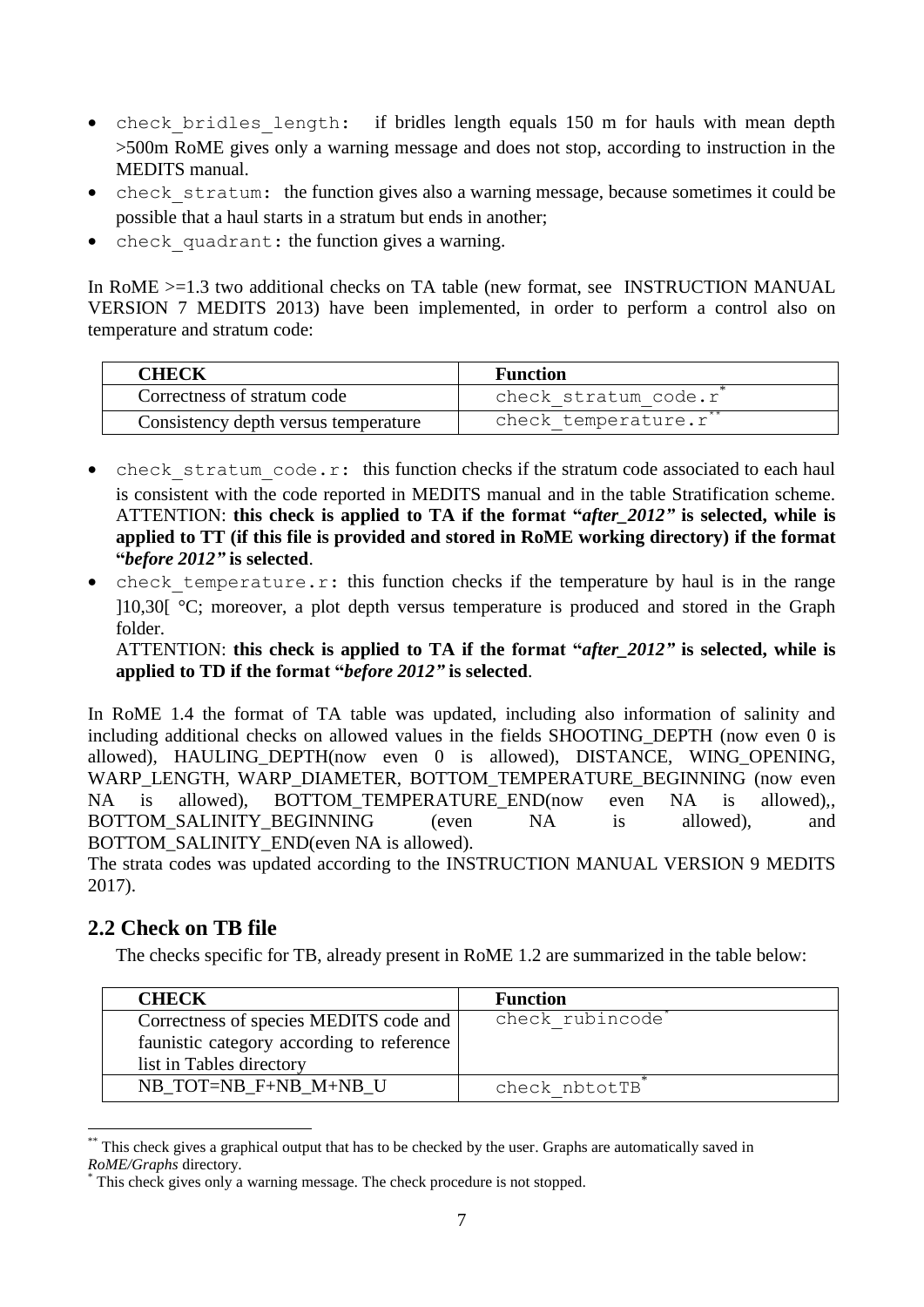| <b>CHECK</b>                                | <b>Function</b>              |
|---------------------------------------------|------------------------------|
| The total weight and total number in the    | check weight'                |
| haul have to be consistent                  |                              |
| If total weight is different from 0, total  | check weight tot nb          |
| number must be different from 0 (only if    |                              |
| the category of the species is different    |                              |
| from "E") and vice versa (for all faunistic |                              |
| categories)                                 |                              |
| Check of the dictionary of specific fields  | check dictionary             |
| All the fields must be not empty            | check no empty fields        |
| There must not be duplicated records        | check identical records      |
| There must not be quasi-identical records   | check quasiidentical records |

Some details about check functions are listed below:

- check rubincode : in case the format *"before 2012"* has been selected, for the check on species MEDITS code was used the FM list corresponding to Annexe XV INSTRUCTION MANUAL VERSION 5 MEDITS 2007 (contained in *Tables* directory and names *FM list\_old)*; in case the selected format was "*after\_2012*", the TM list contained in the INSTRUCTION MANUAL VERSION 7 MEDITS 2013 is taken as reference to check the correctness of species code and category.
- check weight : the check of the consistency of total weight and total number in TB is performed after computing the mean weight for each species in each haul; a list of the weight intervals is provided in *Tables* directory (Species\_LEN\_WEIGHT.csv ); this list was filled in on the basis of the data collected in GSA 10 and 18 from 1994 to 2014. Of course, the user should update and complete as much as possible the table in order to allow RoME to detect errors on the basis of the updated weight intervals. This check is divided in a quantitative control (using the ranges mentioned above) and a qualitative control (using plots of the mean weight). The function gives a warning message. A maximum of 20 graphs will have been displayed in the R console and a maximum of 20 .tif files (6 plots per file) will have been stored in *Graphs* directory. The species with at least an occurrence of 10 hauls are plotted and saved.
- check weight tot nb: in this check RoME verifies for the format "after 2012", if for the records with total weight not null, there is a total number not null, except for categories V, G, H, D and E, as reported in MEDITS manual.

An additional check has been introduced, only for the format "*after\_2012*":

| <b>CHECK</b>                           | <b>Function</b> |
|----------------------------------------|-----------------|
| Check of consistency in number per sex | check nm TB     |
| set "not mandatory" in TB              |                 |

• check nm TB: for the species G1 are not allowed that the fields related to total number, number of females, number of males and number of undetermined are simultaneously null, according to MEDITS manual version 7 of 2013.

#### <span id="page-7-0"></span>**2.3 Check on TC file**

The checks specific for TC, already present in RoME 1.2, are summarized in the table below:

| 10T         | $\overline{\phantom{a}}$<br>Function |
|-------------|--------------------------------------|
| Correctness | length class codeTC<br>check<br>_    |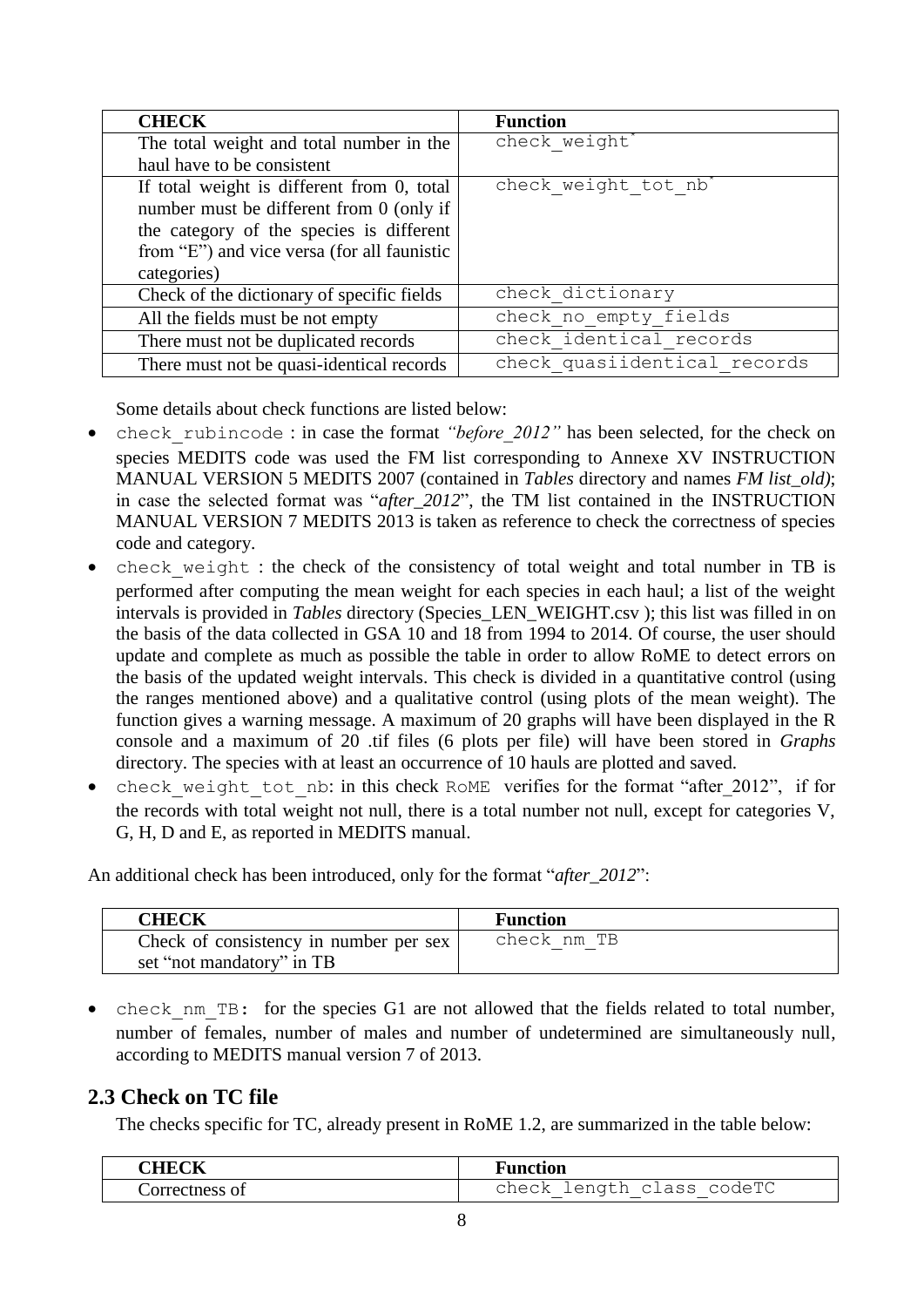| <b>CHECK</b>                                             | <b>Function</b>              |
|----------------------------------------------------------|------------------------------|
| LENGTH_CLASSES_CODE                                      |                              |
| Consistency of LENGTH_CLASS                              | check length                 |
| Consistency between sum of NB_LON                        | check nb per sexTC           |
| and NB SEX                                               |                              |
| Consistency of maturity stages, according                | check mat stages             |
| to the faunistic category, sex and species               |                              |
| Correctness only of species MEDITS                       | check rubincode              |
| code                                                     |                              |
| Check of the dictionary of specific fields               | check dictionary             |
| All the fields must be not empty                         | check no empty fields        |
| (different from NA)                                      |                              |
| Fishes and cephalopods length classes                    | check step length distr      |
| must have full or half step (in case of                  |                              |
| LENGTH_CLASSES_CODE=1 only                               |                              |
| full). All the measures, must be integer                 |                              |
| numbers.                                                 |                              |
| Check consistency of size of mature                      | check smallest mature        |
| individuals compared with the size of                    |                              |
| smallest mature individual reported in                   |                              |
| bibliography                                             |                              |
| Check consistency of maturity stages                     | check spawning period'       |
| using information about spawning period,                 |                              |
| $L_{50}$ and size of smallest mature individual          |                              |
| collected from literature.                               |                              |
| The user will be informed if information                 | check sex inversion          |
| about sex-inversion size for                             |                              |
| hermaphrodite species (at the moment                     |                              |
| only for <i>Pagellus spp</i> . and <i>Spicara spp</i> .) |                              |
| is stored in Maturity parameters.                        |                              |
| There must not be duplicated records                     | check identical records      |
| There must not be quasi-identical records                | check quasiidentical records |

- check length: For the check of the lengths, intervals based on the data collected in GSA 10 and 18 from 1994 to 2014 were used. The ranges mentioned above can be changed directly changing the values in Species\_LEN\_WEIGHT.csv table.
- check mat stages: for the format "before 2012", the check on maturity stages is done on the species listed in the table Species\_LEN\_WEIGHT.csv (Tables directory) with faunistic category field not empty. As the check is done not for all species, if the user wants to check the maturity stages for one or more species with empty faunistc category field, he needs to fill in the field and the check will be done for that species as well. The faunistic category codes are the same of those contained in the old FM list except for the selachians that are classified with the S code and not with A (fish) code. While, for the format "after\_2012", the check on maturity stage is performed for all the species of the new TM list, where selachians and bony fish are distinguished.

This function also gives a warning message, because it is difficult to define for all GSAs the year of passing from the "old" MEDITS maturity scale to the current MEDITS scale. However,

<sup>&</sup>lt;u>.</u> This check gives only a warning message. The check procedure is not stopped.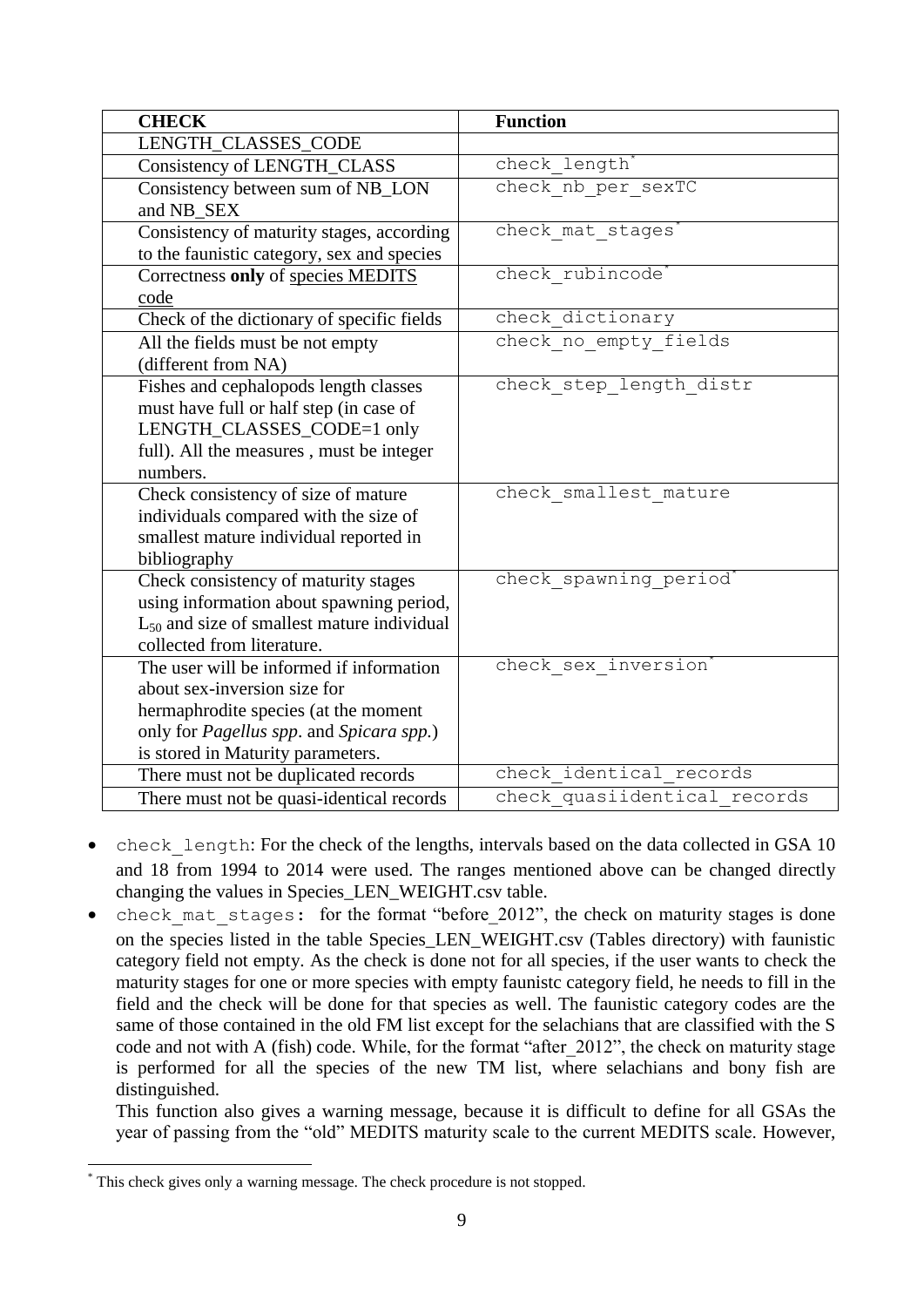2007 was chosen as a reference year in order to give the warning message to the user. Up to 2006 no warning message is reported if the "old" maturity scale is used in TC files. Moreover, if the year is 2012 or after 2012 the new maturity scales is used as reference (see INSTRUCTION MANUAL VERSION 7 MEDITS 2013). The user can verify the maturity scales used by RoME in the file MATURITY\_STAGES\_from\_2012.csv and MATURITY\_STAGES.csv, contained in Tables folder.

- check nb per sexTC: If the field number per sex is found completely empty, the routine will stop and will produce automatically a .csv file (TC\_file\_with\_computed\_nb\_per\_sex.csv) with the nb per sex column filled in. The user will have to copy and paste the column in the original file and run again the code.
- check smallest mature, check spawning period and check\_sex\_inversion: in these checks are involved the information stored in *Maturity\_parameters.csv* table, L<sub>50</sub>, spawning period and sex-inversion size (for hermaphrodite species). For the first one, mature individuals with length smaller than size of the smallest mature individuals reported in literature are detected. In the second check the mature individuals caught outside the spawning are detected; moreover, the mature individuals caught outside the spawning with size smaller than the size of smallest mature individual in bibliography and the immature individuals caught during the reproductive period, but with size greater than maximum  $L_{50}$  + 15%  $*$   $L_{50}$  are detected. The last check is performed only for proteroginic and proterandrous target species; the user will be only informed if information about sex-inversion size for hermaphrodite species (at the moment only for *Pagellus spp*. and *Spicara spp.*) is present in *Maturity parameters.csv* (folder Tables) in order to be used by the user to check the sex data of these species. *Maturity\_parameters.csv* should be as much as possible shared and complete.

As for TB, in RoME >=1.3 the new TM list is used in check rubincode function for format "*after\_2012*". For the format "*before\_2012*" the old FM list is used (MEDITS handbook 2007).

A new check on the field WEIGHT\_OF\_THE\_SAMPLE\_MEASURED has been added in order to control the difference between observed and estimated weight of the sample. For this check a new table containing the length-weight relationship coefficients by species is used. This table is stored in Tables folder (*L-W.csv*) and can be modified or updated by the user.

Moreover, another function that checks if for G1 and G2 species the length measurements have been collected has been created.

Finally, the check of faunistic category also in TC has been introduced for the format "*after\_2012*" as well a check in case the sub-sample (the WEIGHT OF THE SAMPLE MEASURED) is smaller than the 10% of the total weight in the haul (WEIGHT OF THE FRACTION), giving only a warning message.

| <b>CHECK</b>                                                                                 | <b>Function</b>              |
|----------------------------------------------------------------------------------------------|------------------------------|
| Correctness also of faunistic category<br>according to reference list in Tables<br>directory | check rubincode <sup>®</sup> |
| Check of observed estimated total weight<br>in the haul                                      | check individual weightTC.r  |

<sup>1</sup> This check gives only a warning message. The check procedure is not stopped.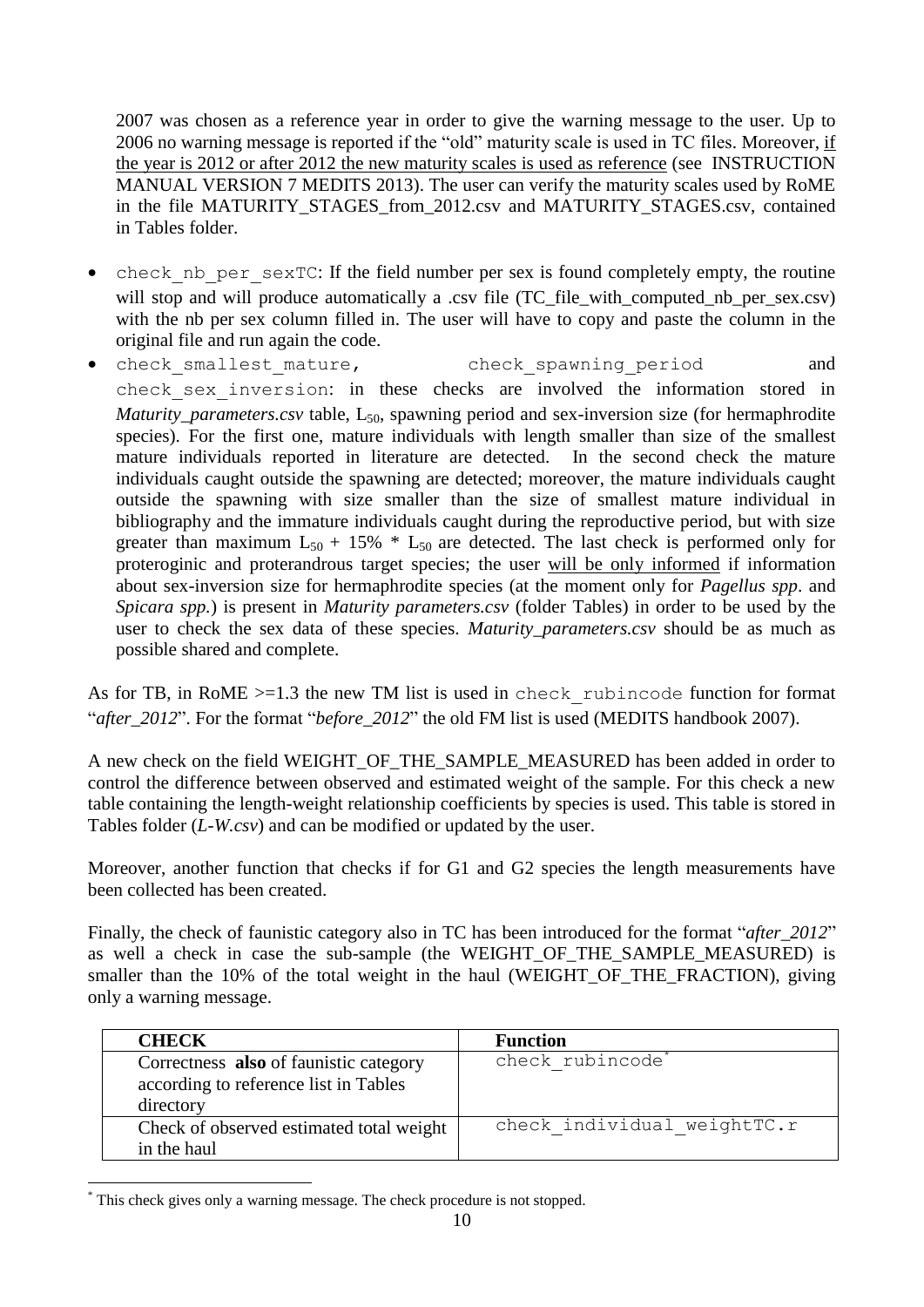| Check if for G1 and G2 species the             | check G1 G2.r       |
|------------------------------------------------|---------------------|
| length measurements are present in TC          |                     |
| Check if the sub-sample                        | check subsampling.r |
| is smaller than the 10% of the total weight in |                     |
| the haul.                                      |                     |

check individual weightTC.r: The warning is given when difference between the sum of estimated individual weights (by haul, species and sub-samples) and the WEIGHT OF THE SAMPLE MEASURED is greater than 50% for at least one record. The file *Comparison* estimated *observed* weight in *TC.csv* is automatically saved in the working directory in order to easily detect the samples with this differences in total weight. For all the records the percentage difference between observed and estimated weight is reported. This check is based on the table L-W.csv contained in Tables folder, where the length-weight relationship coefficients are reported by species, area and sex.

#### **ATTENTION: In order to allow RoME to perform this check, the user has to enter length-weight relationship coefficients for the area.**

check  $G1$   $G2.r:$  this check uses a new support table (in Tables folder) containing the list of MEDITS G1 and G2 species and verify if the length has been collected for the selected species for each haul. If the length is lacking for any species in any haul, a warning message is given in the logfile.

#### <span id="page-10-0"></span>**2.4 Check on TE file**

1

From 2012 TE table has been introduced in the exchange formats of MEDITS data, containing the individual data. For this table specific checks have been foreseen:

| <b>CHECK</b>                               | <b>Function</b>              |
|--------------------------------------------|------------------------------|
| Correctness of species MEDITS code and     | check rubincode <sup>*</sup> |
| faunistic category according to reference  |                              |
| list in Tables directory                   |                              |
| Consistency of individual weights          | check individual weightTE.r  |
| (according to length-weight relationship)  |                              |
| All the fields except the last three must  | check no empty fields.r      |
| be not empty (different from NA)           |                              |
| Consistency of number of individuals       | check nb TE                  |
| sampled for weight and ageing in TE        |                              |
| Consistency of maturity stages, according  | check mat stages             |
| to the faunistic category, sex and species |                              |

• check individual weightTE.r: for each individual is calculated the estimated weight according to length-weight relationship coefficient stored in L-W.csv (Tables folder) and the difference between observed and estimated individual weight in percentage. If for at least one record this difference is greater than 20% a warning is given in Logfile.dat and a table named *TE\_with\_estimated\_weights.csv* is automatically produced in order to allow the user to easily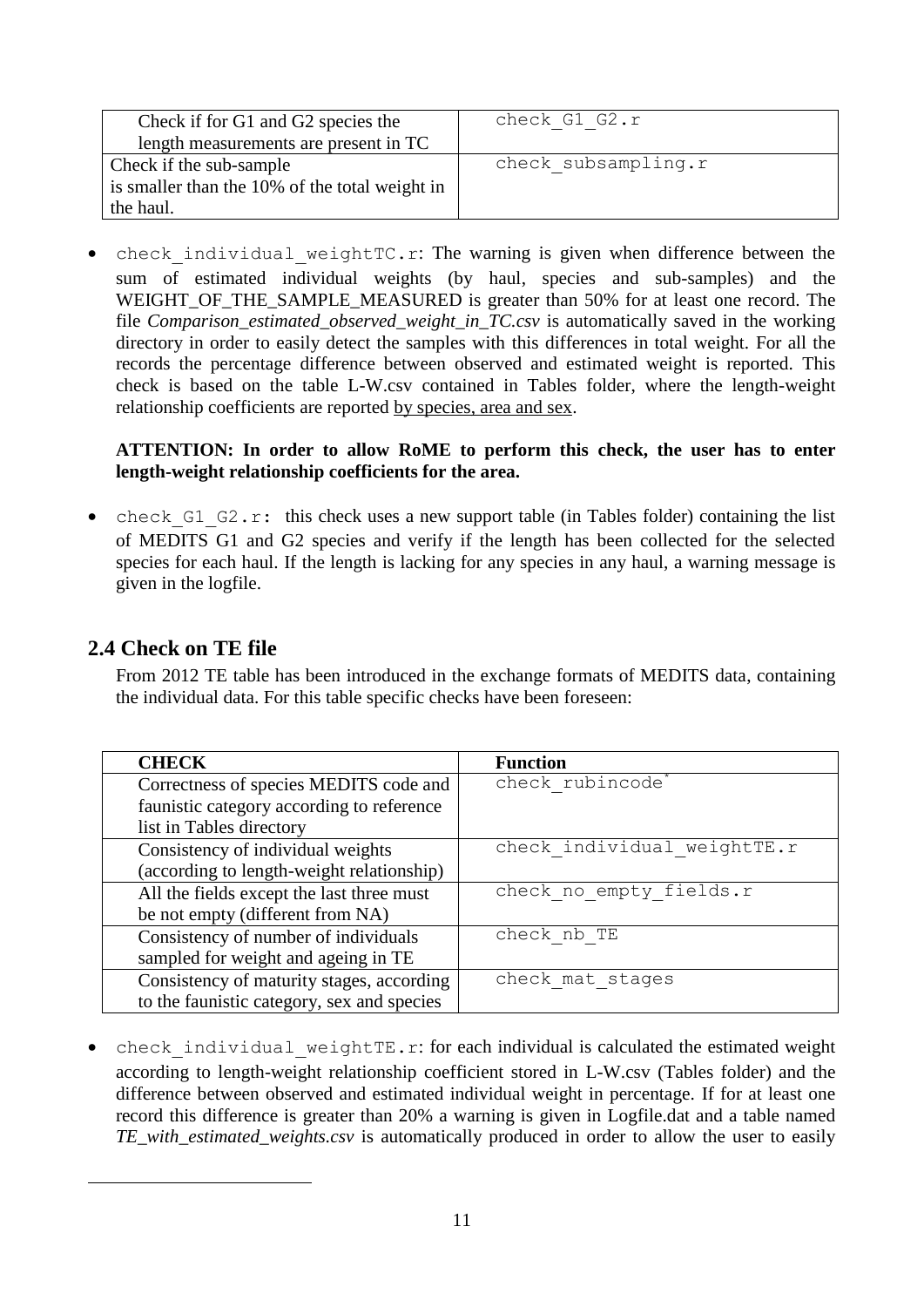eventually detect the errors. For all the records the percentage difference between observed and estimated weight is reported.

**ATTENTION:** In order to allow RoME to perform the check, the user has to enter lengthweight relationship coefficients for the area.

Moreover, this function checks if for G1 species has been collected the weight or if has been entered the value ND, that is not allowed.

- check nb TE: this function verify the consistency of the check-fields:
	- o NO\_PER\_SEX\_MEASURED\_IN\_SUB\_SAMPLE\_FOR\_OTOLITH;
	- o NO\_PER\_SEX\_MEASURED\_IN\_SUB\_SAMPLE\_FOR\_WEIGHT;
	- o NO\_PER\_SEX\_MEASURED\_IN\_SUBSAMPLE\_FOR\_AGEING.

These fields are compared to the number of records present in TE by sex, length class and haul.

#### <span id="page-11-0"></span>**2.5 Check on TD-TT files**

For the format "before 2012" the same checks introduced in TA (new format) on temperature and stratum code has been implemented, referring to TT (MEDITS table containing stratum code for each haul) and TD (table containing temperature data for each haul) files.

| <b>CHECK</b>                              | <b>Function</b>      |
|-------------------------------------------|----------------------|
| Correctness of stratum code (TT)          | check stratum code.r |
| Consistency depth versus temperature (TD) | check temperature.r  |

- check stratum code.r: this check is applied to TA if the format "*after\_2012*", while is applied to TT for the format "*before\_2012*".
- check temperature.r: this check is applied to TA if the format "*after 2012*", while is applied to TD for the format "*before\_2012*".

#### **2.6 Check on TL file**

For the data on marine litter a set of ad hoc checks were developed:

| <b>CHECK</b>                            | <b>Function</b>                |
|-----------------------------------------|--------------------------------|
| Check of the dictionary of specific     | check dictionary               |
| fields (category and sub-category)      |                                |
| Check correctness of associations       | check associations category TL |
| between category and sub-category on    |                                |
| Litter data                             |                                |
| Check if the number is always filled in | check no empty fields          |
| on Litter data                          |                                |
| Check identical records                 | check identical records        |
| Check if the number is always not null  | check 0 nbTL                   |
| on Litter data                          |                                |

- check stratum code.r: this check is applied to TA if the format "*after\_2012*", while is applied to TT for the format "*before\_2012*".
- check temperature.r: this check is applied to TA if the format "*after\_2012*", while is applied to TD for the format "*before\_2012*".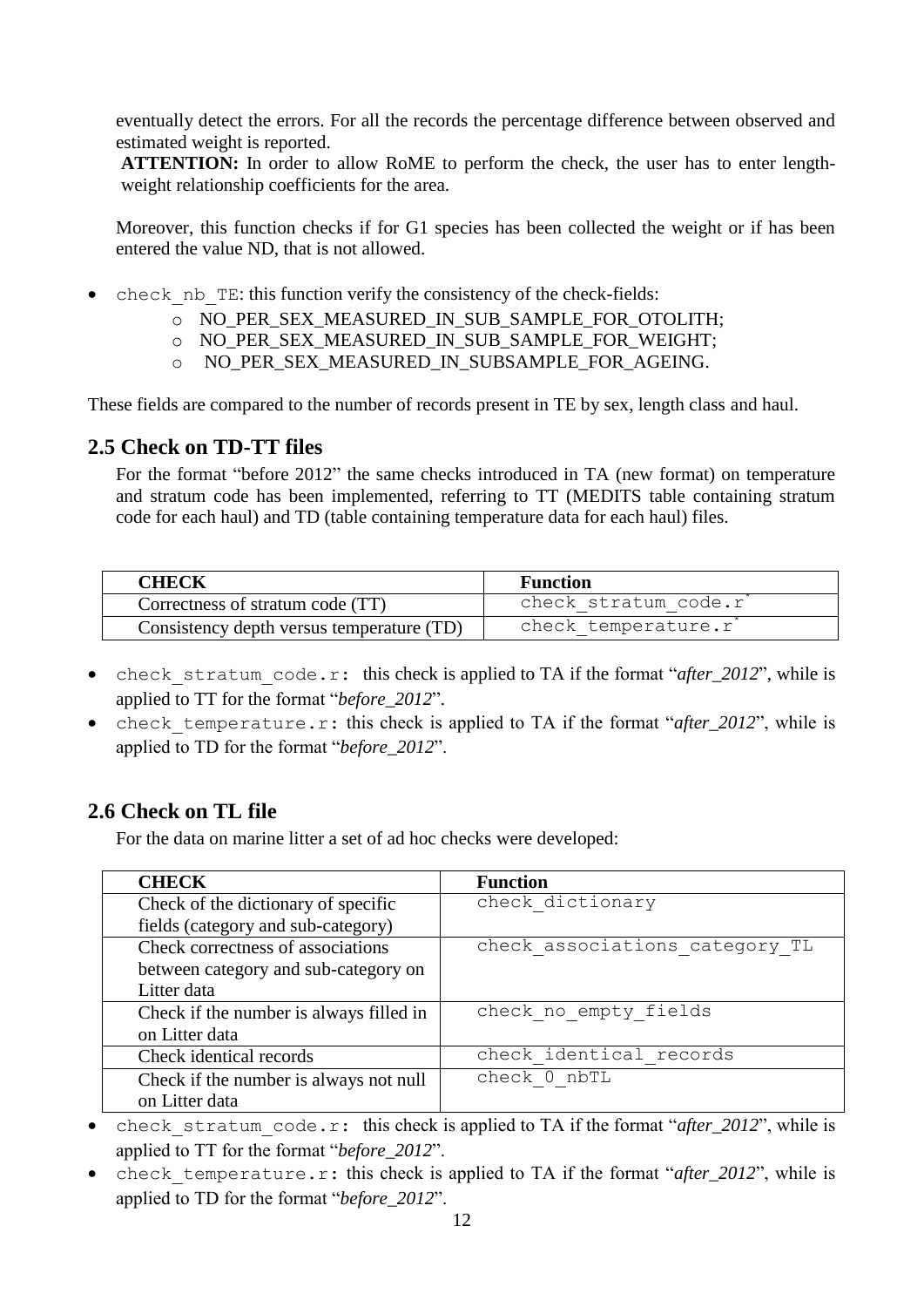#### <span id="page-12-0"></span>**2.7 Cross-checks**

The cross-check among TA, TB, TC already present in RoME 1.2 are listed below:

| <b>CHECK</b>                             | <b>Function</b>         |
|------------------------------------------|-------------------------|
| All the hauls in TA must be in TB        | check hauls TATB        |
| All the hauls in TB must be in TA        | check hauls TBTA        |
| All the target species in TB must be in  | check species TBTC*     |
| <b>TC</b>                                |                         |
| All the species in TC must be listed in  | check haul species TCTB |
| TB                                       |                         |
| All the hauls in TC are in TB            | check haul species TCTB |
| In case of sub-sampling in TC, the Total | check raising           |
| number and the number per sex in TB      |                         |
| must be raised correctly                 |                         |
| TA, TB and TC must have the same year    | check area year         |
| and area                                 |                         |

- check species TBTC function gives a warning message; in fact, in the case the user does not have the biological data for target species, the routine has not to stop the process of check, because the user cannot correct this kind of missing data.
- check raising function takes into account also the possibility of a "differentiated" sampling, according to INSTRUCTION MANUAL VERSION 5 MEDITS 2007 (p. 38). Extracted from INSTRUCTION MANUAL:

"The word "Fraction" means any sub-group of individual from the total catch of a species (males, females, large sized individuals, small individuals, juveniles, etc.) on which it could be proceed to a sub-sample. For example: total weight  $= 1000$  g which is divided into  $100g$ of big individuals and 900 g of small. The big individuals will be entirely measured (PFRAC  $= 100$ ; PECHAN = 100). The small ones will be sub –sampled with a ratio of 1/10 (PFRAC = 900: PECHAN =  $90$ )".

In the check check raising the comparison between the number in TB and the raised number in TC has been not taking into account decimals, but comparing the integer numbers.

In RoME versions  $>=1.3$  new cross checks related to the introduction of the new formats have been introduced:

| <b>CHECK</b>                                                                                                                        | <b>Function</b> |
|-------------------------------------------------------------------------------------------------------------------------------------|-----------------|
| Check if the individuals by species,<br>length, sex and maturity stage reported in<br>TE are less than the number reported in<br>TC | check TE TC     |

This check gives only a warning message. The check procedure is not stopped.

1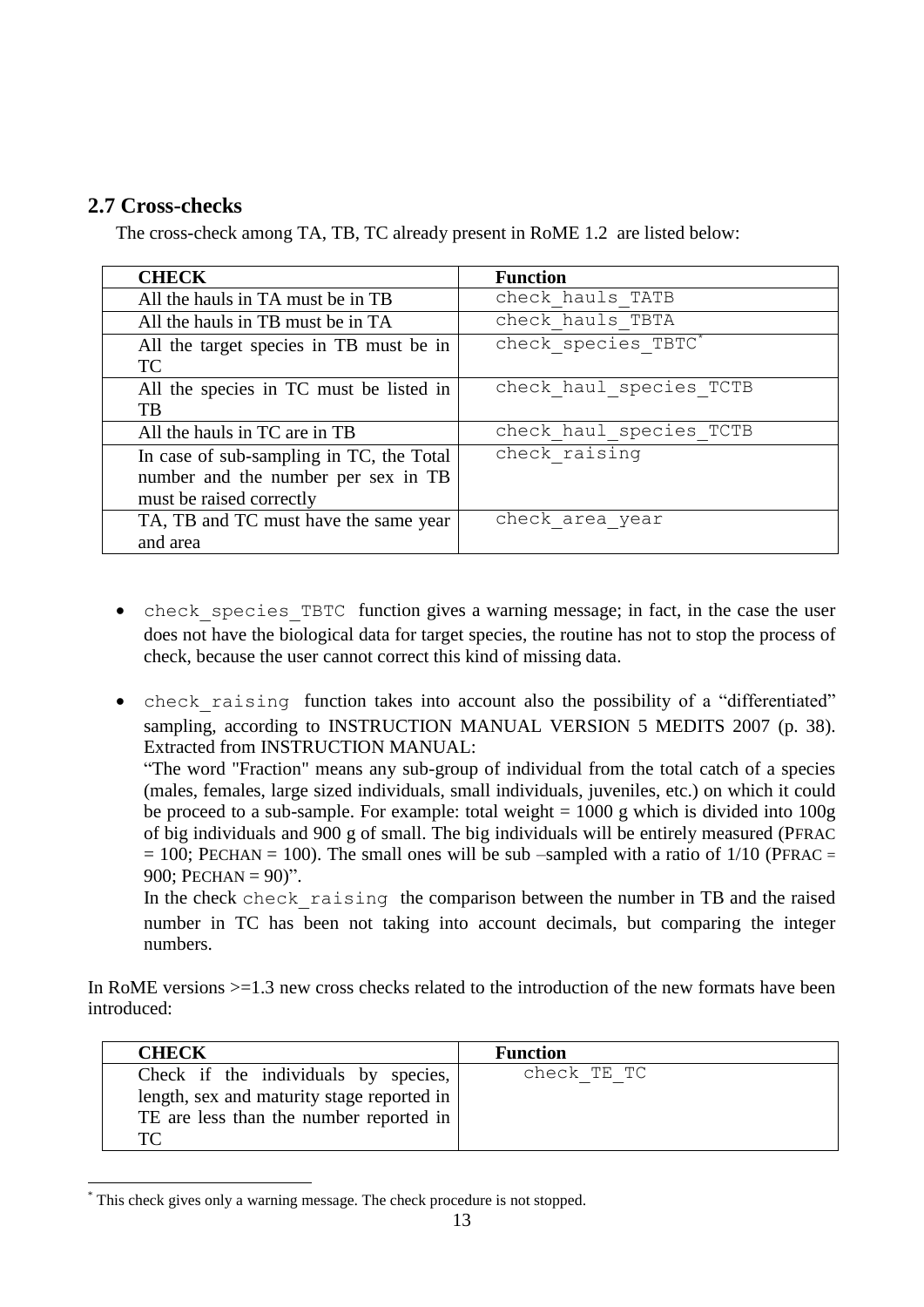| Check if the date of the haul in TB,TC<br>and TE is consistent with TA | check date haul        |
|------------------------------------------------------------------------|------------------------|
| Summary of the individual data collected<br>by species                 | scheme individual data |
| Check if the date in TL is consistent with<br>TA                       | check date haul        |
| Check if the hauls in TL are present in<br><b>TA</b>                   | check hauls TLTA       |
| Check if the hauls in TA are present in<br>TL.                         | check hauls TATL       |

- check date haul.r: a check on the correctness of the association, on the basis of TA, between haul and date has been added for the format "*after\_2012*", because in the new format of TB DAY and MONTH fields have been added;
- check area year.r: this check has been extended also to TT, TD (for the format"*before\_2012*") and TE (for the the format "*after\_2012*"). **Moreover, the check\_area\_year function has been applied to TE, TT, TD and TL tables.**
- scheme individual data.r: this check has as output a table (automatically saved in RoME directory) named *sampling individual measures.csv* where for each species are stored the number of length measurements, individual weights and number of otoliths taken by length class. This table is useful to the user to evaluate the coverage of the individual measurements collections in order to verify if the sampling is in line with the protocol and to understand how eventually improve the sampling procedure.

#### <span id="page-13-0"></span>**2.8 Creation of R-Sufi files**

Four of the 51 functions of RoME create the files to run R-Sufi : traits.csv (based on TA), captures.csv (based on TB), taille.csv (based in TC for the format "before 2012" and based on TE for the format "after 2012") and strates.csv (created automatically from Stratification scheme table). Another function creates the global 4 files from an year to another year.

For the file taille the change in maturity scale in 2006 has been taken into account: from 1994 to 2005 the males of crustaceans have stage NA, because they were not staged until 2005. From 2006 they are considered mature for the stages strictly greater than 2A as well as for females of crustaceans. Before 2006 the females of crustaceans are considered mature for stages strictly greater than 1.

Bony fish and cephalopods are considered mature from stage 3 until 2005 and then they are considered mature from stage 2B.

For selachians, the immature are always stage 1 and 2.

When the check procedure is completed for a number of years, it is possible to obtain the R-Sufi files from Year start to Year end.

### <span id="page-13-1"></span>**3. Order of the checks**

All the checks listed above have to be performed following a specific sequence in order to avoid "cascade errors":

| <b>Sequence of the function calls</b>             |  |
|---------------------------------------------------|--|
| 1. Check duplicated records on TA, TB, TC, TL     |  |
| 2. Check quasi-identical records on TA, TB and TC |  |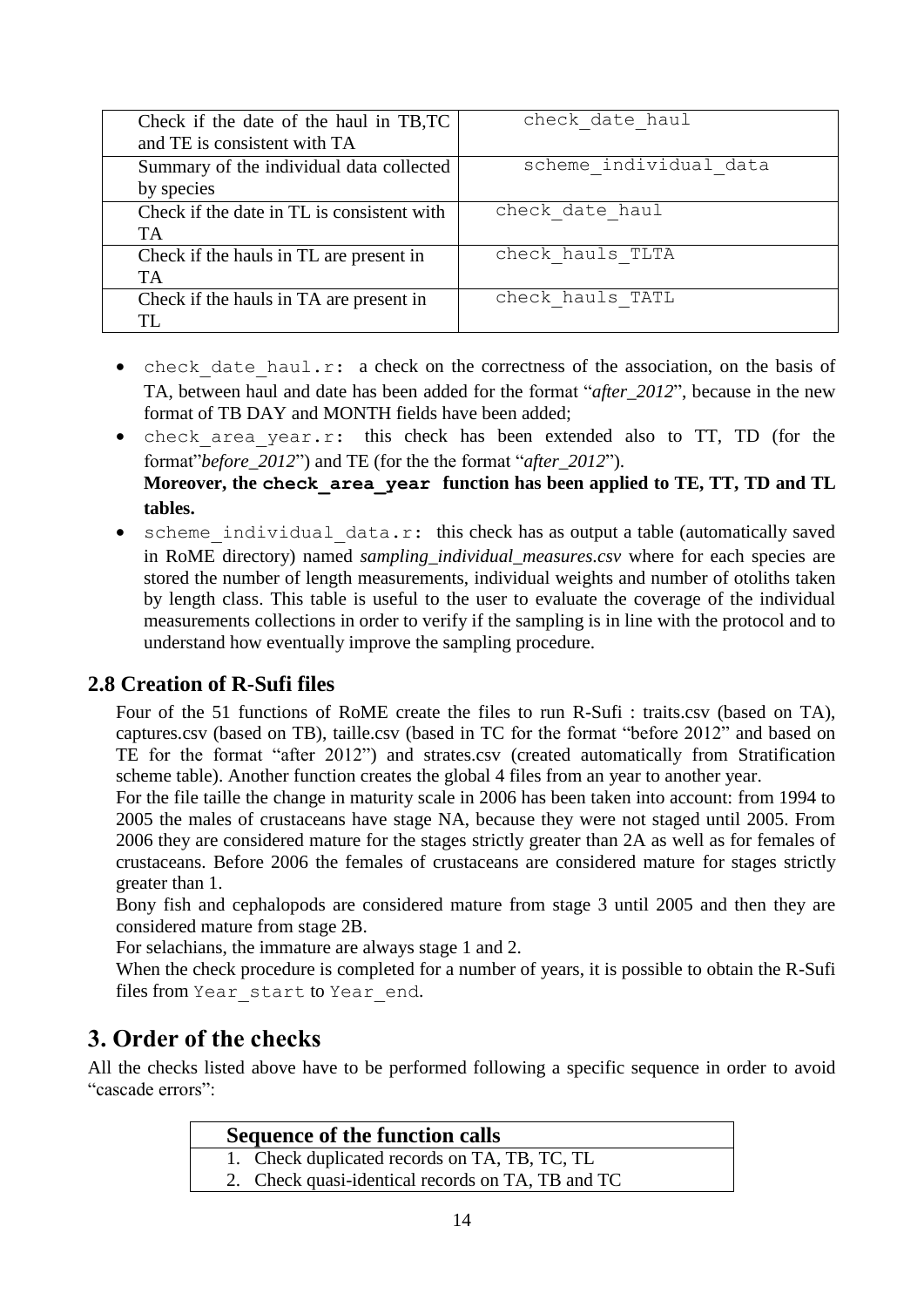| 3. Check AREA and YEAR fields are the same for all the files |
|--------------------------------------------------------------|
| 4. Check dictionary on TA, TB, TC, TD, TT, TE and TL         |
| 5. Specific checks on TA                                     |
| 6. Specific checks on TB                                     |
| 7. Specific checks on TC                                     |
| 8. Specific checks on TD                                     |
| 9. Specific checks on TT                                     |
| 10. Specific checks on TE                                    |
| 11. Specific checks on TL                                    |
| 12. Cross checks                                             |

This software manages the function calls according to the outcome of the check: if the check is successfully completed the next function is called, otherwise the procedure stops in order to allow the user to correct the files. After correction, the user has to run RoME from the beginning. In this way, the procedure avoids the introduction by the user of errors not found in the previous launch (i.e. after correcting an error in the step 2 of the above sequence, the user could have introduced an identical record).

For each check RoME displays the outcome on the R console and prints it in a log file (*Logfile.dat* in RoME directory) adding the details of the check.

### <span id="page-14-0"></span>**4. Function RoME()**

ROME() is the function that the user has to call from R console to start the checks.

Afer the run, RoME will ask to set (one by one):

- the name of the files to be checked; all the file names (TA, TB, TC, TT, TD and TE) without extension must be set. **In the .csv files the separator must be ";"**
- if the data are in the old or new Medits format:
- create RSufi files and AREA variables (if not set, the R-Sufi files will not be created) for a specified year;
- create global RSufi files, Year start and Year end variables for a set of years.

## <span id="page-14-1"></span>**5. Instructions for the user**

The steps for running RoME 1.4 are:

- Open R console(version 2.15.2) and set the working directory (File  $\geq$  Change dir...)
- Load the packages distributed with RoME;
- Install RoME zip package (Packages  $\rightarrow$  Install packages from local zip files...)
- Type: require(RoME)
- Type in the console RoME(); automatically the folder Tables containing the tables used in the checks will be created. Tables directory contains:
	- o *TM list.csv (updated to 2017),*
	- o *FM list\_old.csv,*
	- o *MATURITY\_STAGES.csv,*
	- o *MATURITY\_STAGES\_from\_2012.csv,*
	- o *Species\_LEN\_WEIGHT.csv,*
	- o *Stratification Scheme.csv,*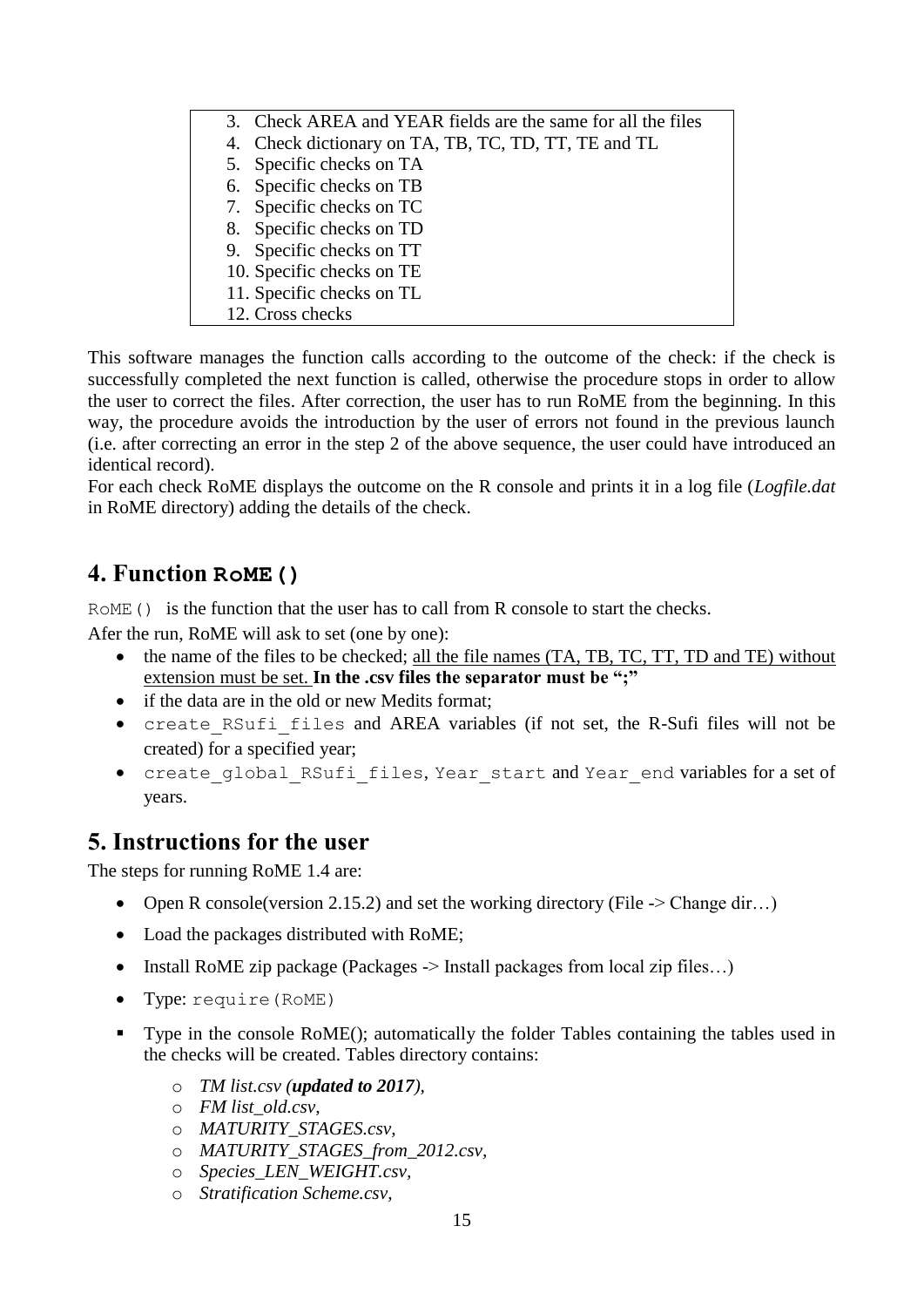- o *Maturity\_parameters.csv,*
- o *L-W.csv,*
- o *MEDITS\_G1\_G2.csv,*
- o *Associations\_cat\_TL.csv.*
- Also *Graphs* directory, where the graphical outputs are stored will be created
- *Logfiles* directory where logfiles will be saved will be also created.
- 1. RoME >=1.3 has been tested on R version 2.15.2 for 64X in Windows.
- 2. Eliminate from TA, TB, TC, TD, TT, TE and TL files the empty columns and rows; If the operation above will not be done, you could have some problems in the reading of the files;
- 3. The names of the fields in TA, TB, TC, TD, TT, TE and TL files have to be in English. Specifically, the fields requested to run RoME are in the template formats contained in RoME folder<sup>2</sup>.

#### **ATTENTION:**

<u>.</u>

**If you are creating .csv format with Microsoft Excel ® or similar software, pay attention to the precision of numbers. In fact, i.e. if I save the number 1.234567, but in Excel it is displayed as 1.2345, when I create the .csv file, the number saved actually will be 1.2345. Then, be careful that all the digits are displayed before creating the .csv file.**

**ATTENTION**: TA, TB and TC tables names are mandatory in both formats. The user can decide to check also TD and/or TT, selecting "before\_2012", as well as decide to check TA, TB and TC files in format "after 2012" without checking TE and/or TL.

If the user decide to create R-sufi files, he/she has to answer Y in the console, indicate the GSA and the year when asked.

If the user decide to create global R-sufi files from one year to another one, he/she has to answer Y in the console, indicate the start and the end year when asked. In this second case, before answering Y, check that all the RSufi files for all the years checked are stored in files *R-Sufi* directory.

#### **ATTENTION: TA, TB,TC, TD, TT, TE and TL files have to be closed during the running.**

#### **Even TA, TB, TC, TD, TT, TE and TL files regarding more than one year could be checked by RoME version >=1.3.1.**

- 4. During the check procedure a message with the outcome of each check will be displayed; if the procedure will stop, you have to open the *Logfile* saved in the folder Logfiles and named with date and time, correct the errors indicated and run again the code.
- 5. Even if all the checks will be completed, the *Logfile* will contain the outcome of the checks (positive in this case) and the warnings, that should be read as well.
- 6. At the end of the check procedure you will find in the Graphs directory all the graphical outputs produced.
- 7. After the check of a single year, if the user answered Y when asked, R-Sufi files will be created and stored in files R-Sufi directory for that year of data.

<sup>2</sup> see *template formats before and after 2012* files in the RoME templates directory. For the maturity stages the numeric part has to be put in MATURITY and the alphabetic part in MATSUB field.